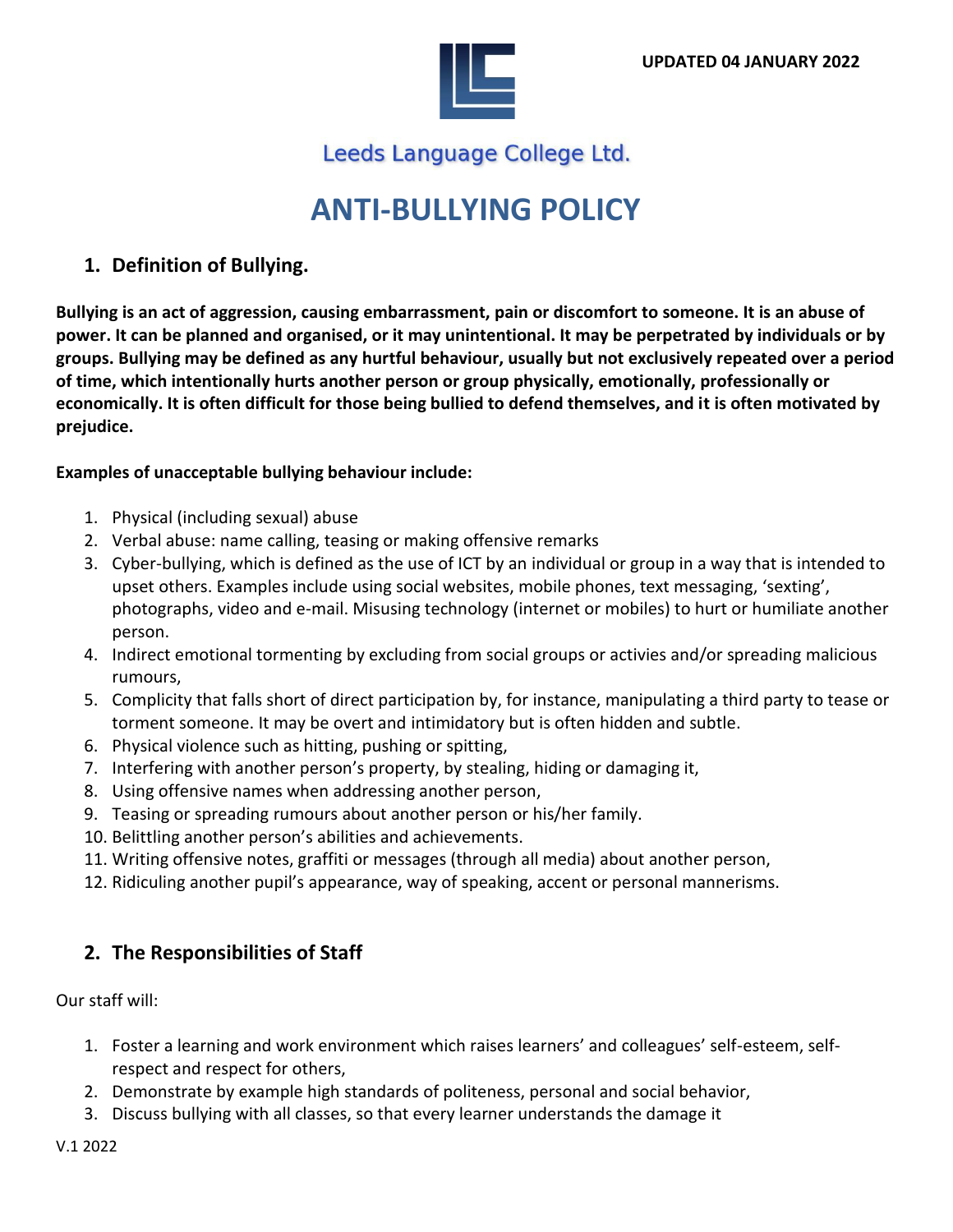- 4. causes to both the person who is bullied and to the bully,
- 5. Discuss with learners the importance of reporting any incidents of bullying to college staff,
- 6. Be alert to signs of distress and other possible indications of bullying,
- 7. Listen to reports of bullying, take what they say seriously and act to support and protect them.
- 8. Report suspected cases of bullying to the Principal, Vice-Principal and Director of Studies, Academic Executive, Administration Manager or Senior Teacher.
- 9. Follow up any complaint by a parent or family member about bullying, and report back promptly
- 10. and fully on the action which has been taken.
- 11. Deal with observed instances of bullying promptly and effectively, in accordance
- 12. with agreed procedures.
- 1. Keep a written record of any observed incidents of bullying.

# **3. The Responsibilities of Learners**

#### **We expect our learners to:**

- 1. Refrain from becoming involved in any kind of bullying, even at the risk of incurring temporary unpopularity.
- 2. Intervene to protect the person who is being bullied, unless it is unsafe to do so.
- 3. Report to a member of staff any witnessed or suspected instances of bullying, to prevent further instances.

#### **Anyone who becomes the target of bullies should:**

1. Not suffer in silence, but have the courage to speak out, to put an end to their own suffering and that of other potential targets.

## **4. The Responsibilities of Parents**

- 1. We ask our parents to support their children and the college by:
- 2. Watching for signs of distress or unusual behaviour in their children, which might be evidence of bullying.
- 3. Advising their children to report any bullying to college staff and explain the implications of
- 4. allowing the bullying to continue unchecked, for themselves and for other pupils,
- 5. Advising their children not to retaliate violently to any forms of bullying,
- 6. Being sympathetic and supportive towards their children, and reassuring them that appropriate action will be taken,
- 7. Keep a written record of any reported instances of bullying Anti-Bullying Policy
- 8. Informing the college of any suspected bullying, even if their children are not involved;
- 9. Co-operating with the college, if their children are accused of bullying, try to ascertain the truth.

## **5. The Responsibilities of All**

#### **Everyone should:**

1. Work together to combat and, hopefully in time, to eradicate bullying.